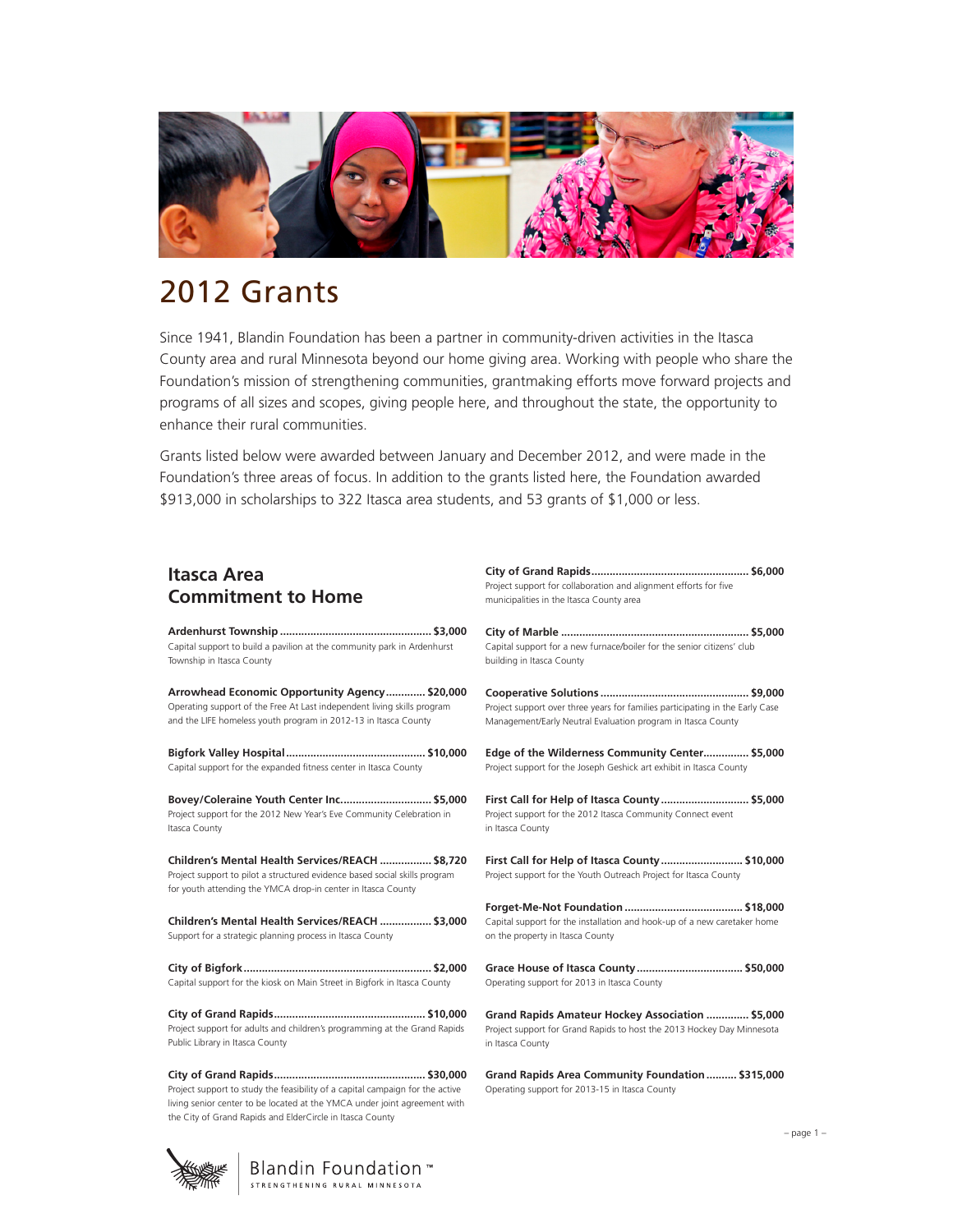**Grand Rapids Area Community Foundation.............. \$4,800** Project support for production of the 2012 Itasca Area Nonprofit Giving Guide

**Grand Rapids Show Boat Inc....................................... \$5,000** Capital support for electrical and sound upgrades to meet OSHA standards in Itasca County

**Independent School District 118 Remer................... \$10,000** Project support for conversion of the school's database to "School District Infinite Campus" in the Itasca County area

**Independent School District 316 Greenway .............. \$5,250** Project support to continue Children First! activities through June 2014 in Itasca County

**Independent School District 318 Grand Rapids ....... \$67,500** Operating support to continue the Step Ahead program through June 2014 in Itasca County

**Independent School District 318 Grand Rapids ....... \$66,500** Operating support to continue Children's First! activities and events through June 2014 in Itasca County

**Independent School District 318 Grand Rapids ....... \$90,000** Operating support for 2012-13 to continue Baby Steps Boutique in Itasca County

**Independent School District 318 Grand Rapids ......... \$2,500** Capital support for a new elementary and community playground in Bigfork in Itasca County

#### **Independent School District 319 Nashwauk-Keewatin ................................................... \$3,750** Operating support to continue Children First! activities through June 2014 in Itasca County

**Independent School District 317 Deer River.............. \$5,250** Operating support to continue Children First! activities through June 2014 in Itasca County

**Independent School District 317 Deer River.............. \$3,800** Project support for Itasca County students to attend the annual National Service Learning Conference

**Itasca Area Schools Collaborative............................... \$4,000** Project support for the grant writing process for the 21st Century Community Learning Centers program on behalf of Itasca Networks for Youth

**Itasca Community College........................................... \$3,980** Project support for the Shared Text project to bring in a series of speakers to focus on issues addressed in the "Unspun" book in Itasca County

**Itasca Community Television Inc............................. \$170,000**  Operating support through 2014 in Itasca County

**Itasca County................................................................ \$6,800** Project support in 2012-13 for the Forest Education Awareness Program's Summer Academy in Itasca County

**Itasca County Family YMCA Inc .............................. \$170,000** Operating support in 2013-14 for the child care, youth and senior programs in Itasca County

**Itasca County Family YMCA Inc ........................... \$1,250,000** Capital support to construct a new Adult Living Center and to renovate and upgrade the existing YMCA facility in Itasca County

**Judy Garland Children's Museum ............................. \$30,000** Operating support for limited general operations and for improvement and expansion of the Muesum's School Service Program in Itasca County

**KOOTASCA Community Action Inc ............................. \$8,961** Project support for a youth cultural education and Ojibwe language summer program in Itasca County

**Minnesota Chippewa Tribe ......................................... \$5,000** Operating support of the Grandkin Program in Itasca County

**Minnesota Council On Foundations ........................... \$4,914** Project support for subscriptions to Minnesota Grantmakers Online database for Itasca County nonprofits

**Nonprofits Assistance Fund .................................... \$100,000** Project support for organizational capacity building for Itasca County nonprofit organizations

**North Central Minnesota Farm & Antique Association...................................... \$10,000** Capital support for improvements at the Blackberry grounds in Itasca County

**Northland Area Family Service Center....................... \$2,500** Project support for students in Remer to attend the National Youth Leadership Training event

**Northland Counseling Center Inc................................ \$4,000** Project support for the Certified Peer Specialists program for Kiesler House in Itasca County

**Northland Foundation............................................... \$45,000** Project support to continue the "AGE to age" program in Itasca County

**Project Care Free Clinic .............................................. \$10,000** Operating support for the Grand Rapids clinic in Itasca County

**Project Care Free Clinic ............................................ \$100,000** Operating support and hiring a site coordinator through June 2014 for the Grand Rapids clinic in Itasca County

**Reif Arts Council......................................................... \$10,000** Project support to offer the "Playing by Air" performance on New Year's Day 2013 at a reduced priced in the Itasca County area

**Reif Arts Council....................................................... \$340,000** Operating support for 2012-2014 in Itasca County

**Second Harvest North Central Food Bank.................. \$2,200** Project support for the 2012 annual community Thanksgiving dinner in Itasca County

**Second Harvest North Central Food Bank.................. \$3,000** Project support for the Mobile Pantry program in S Lake and Inger in Itasca County

**Support Within Reach.................................................. \$5,000** Project support to develop a marketing strategy and recruitment for Sexual Assault Nurse Examiner (SANE) nurses in Itasca County

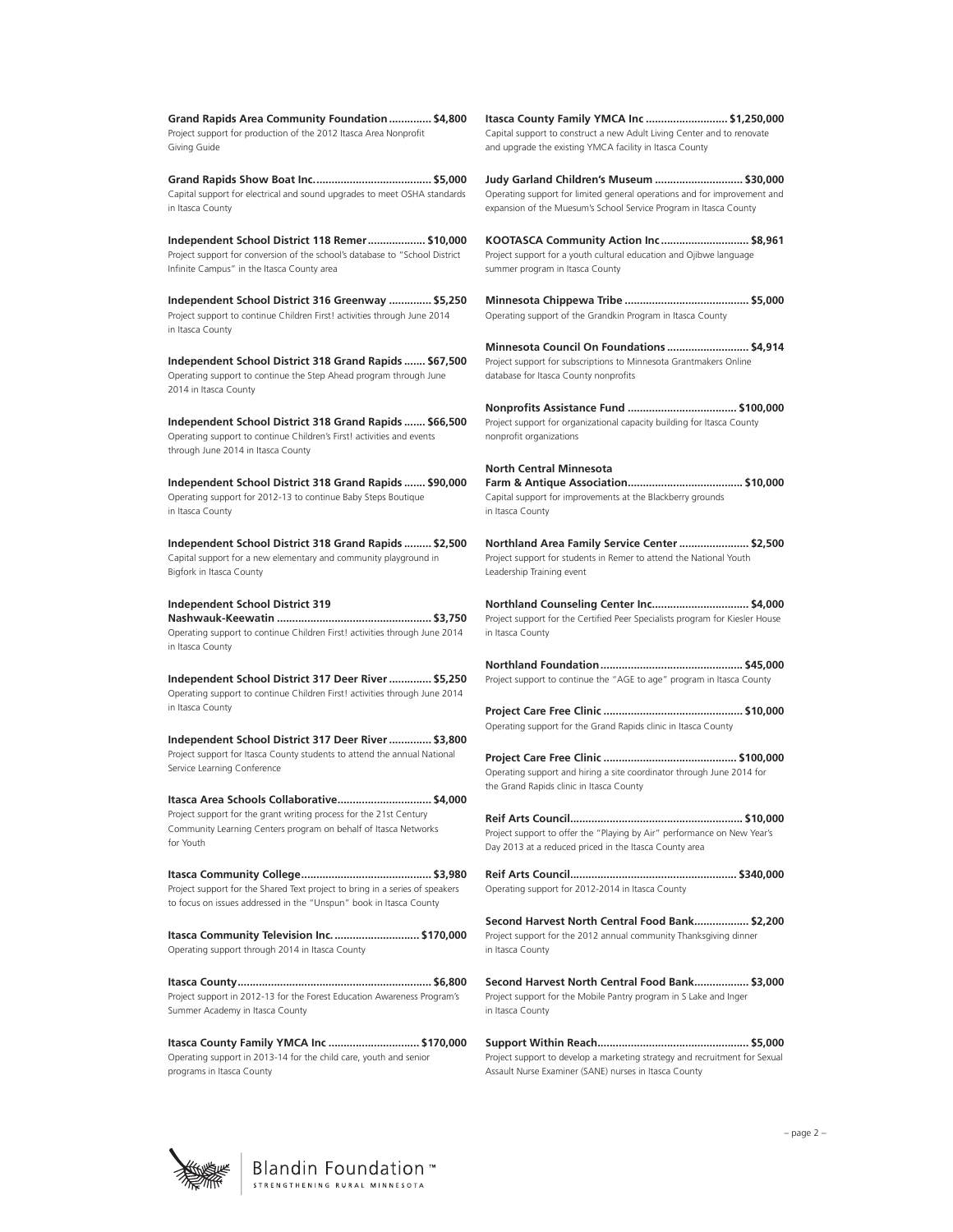| Capital support for roof repairs for the Wawina town hall/community |  |
|---------------------------------------------------------------------|--|
| center in Itasca County                                             |  |
|                                                                     |  |

**Youth for Christ.......................................................... \$86,000** Operating support in 2013 for the Ground Floor Youth Center in Itasca County

# **Expand Opportunity**

**Arrowhead Economic Opportunity Agency........... \$350,000** Operating support in 2012-13 to continue the Adult Scholarship Program in Itasca County

**Deer River Hired Hands ............................................. \$50,000** Capital support for expansion of the office building in Deer River in Itasca County

**Edge of the Wilderness Community Center............... \$4,000** Project support for the TU Dance residency in Itasca County

**GiveMN....................................................................... \$25,000** Project support to promote nonprofit participation and usage of online giving in Itasca County

**Grand Rapids Library Foundation............................. \$20,000** Capital support for an Energy Efficient Education Dashboard in Itasca County

**Hearth Connection..................................................... \$19,500** Project support to provide supportive housing to families, veterans, people with disabilities and youth experiencing chronic homelessness, with a priority on Native Americans in the Itasca County area

**Independent School District 363 Northome............... \$5,000** Project support for the 2013 FIRST Robotics team at Northome High School in the Itasca County area

**Independent School District 317 Deer River.............. \$5,000** Project support for the 2013 FIRST Robotics team at Deer River High School in Itasca County

**Independent School District 317 Deer River............ \$50,000** Project support for teacher training and development of Ojibwe curriculum in six local school districts in the Itasca County area

**Itasca Community College....................................... \$153,250** Project support to establish a Writing Center on the Itasca Community College campus in Itasca County

**Itasca Community College....................................... \$375,000** Project support for financial aid programs for the 2013-14 school year for Itasca County high school graduates

**Itasca Community College......................................... \$20,000**  Project support for the 2013 Career Fair in Itasca County

**Itasca Community College....................................... \$185,200** Project support over two years for implementation of the Intervention, Incentive and Achievement project for the engineering program in Itasca County

**Itasca Community College......................................... \$48,000** Project support for the 2012 Itasca County youth-led TEDx1000 Lakes event

**Itasca Community College......................................... \$23,000** Project support for the 2012 summer enhancement programs for Talent Search and Upward Bound students in Itasca County

**Itasca County Historical Society................................ \$50,000** Capital support to purchase a building to house the Historical Society and Karjala Genealogy and History Research Center's offices, store, visitor center, museum and storage of artifacts and documents in Itasca County

**KOOTASCA Community Action Inc ........................... \$48,000** Operating support in 2012-13 for the Crisis Nursery Program in Itasca County

**KOOTASCA Community Action Inc ......................... \$118,000** Operating support in 2012-13 for the Teenage Parent Program in Itasca County

**KOOTASCA Community Action Inc ........................... \$47,000** Operating support in 2012-13 for the Homeless Prevention Program in Itasca County

**KOOTASCA Community Action Inc ......................... \$283,000** Operating support in 2012-13 for the Circles of Support program in Itasca County

**KOOTASCA Community Action Inc ........................... \$94,000** Operating support in 2012-13 to promote community engagement activities and partnerships throughout Itasca County

**Minnesota Wood Education Project......................... \$10,000** Project support for the 2013 Goods from the Woods event in Itasca County

**Northern Itasca Joint Powers Board........................... \$2,500** Project support to update the National Scenic Byway Corridor Management Plan in Itasca County

**North Homes Inc........................................................ \$25,000** Project support for the enhancement of cultural services to include further education regarding Native American culture, traditions and identity development in Itasca County

**Regents of The University of Minnesota ................. \$45,000** Project support to provide the five-day Instructional Leadership Institute for the Grand Rapids School District in Itasca County

**Reif Arts Council........................................................... \$7,500** Project support for the James Sewell Ballet residency in Itasca County

**Reif Arts Council......................................................... \$25,000** Project support to conduct a feasibility study related to the possible renovation and expansion of the building and facilities in Itasca County

**University of Minnesota North Central Research & Outreach Center................................................... \$235,000** Project support through June 2015 for research and commercialization activities related to forestry and horticulture in Itasca County

## **Invest in Leaders**

**Grand Rapids Area Community Foundation.............. \$1,400** Project support for facilitation of the Mount Itasca board to update their business plan in Itasca County as part of the Rural Quick Start program

**Independent School District 2 Hill City....................... \$5,000** Project support to develop a strategic plan for the Hill City community in Itasca County as part of the Rural Quick Start program



– page 3 –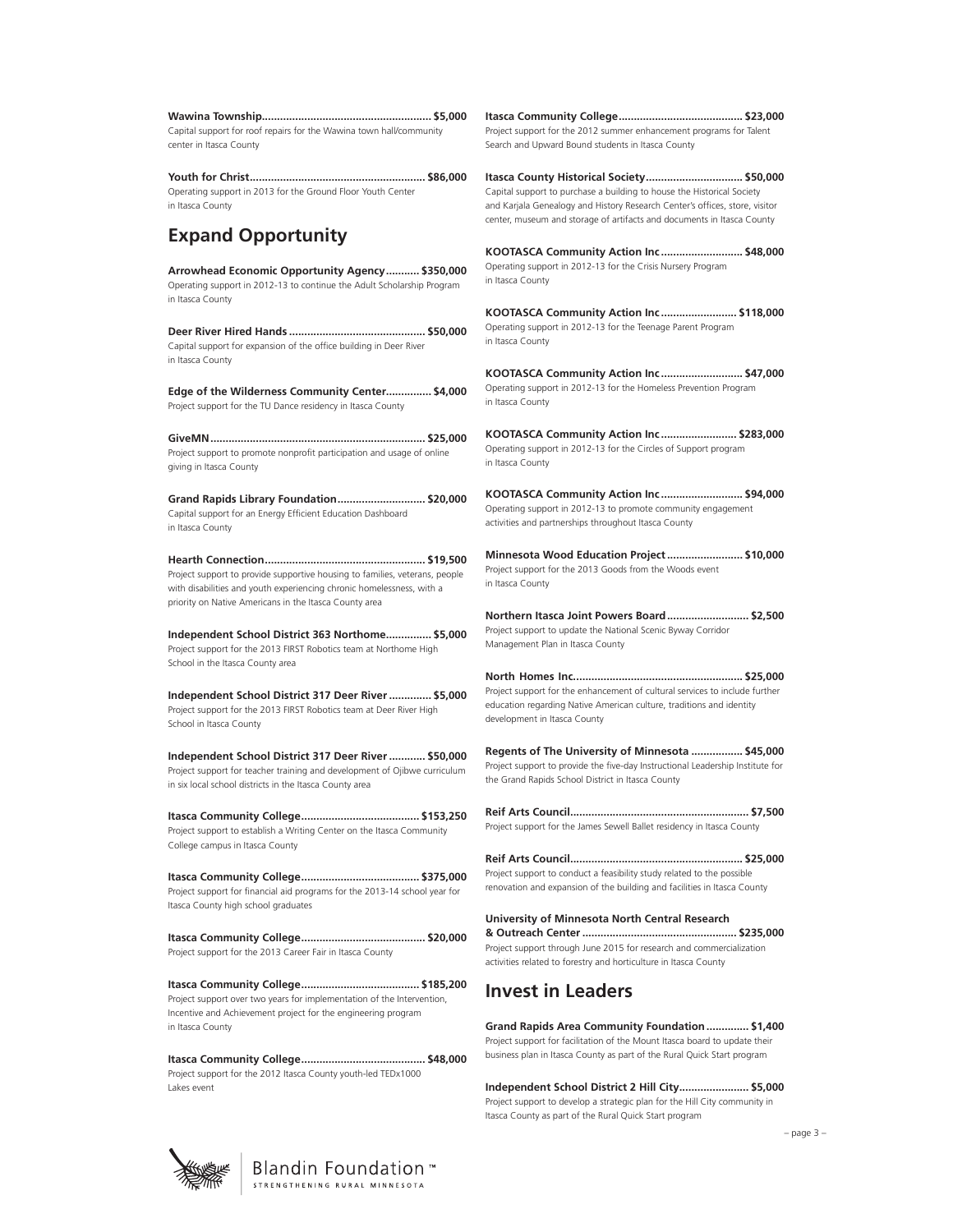### **Rural Minnesota Expand Opportunity**

**Advocates For Family Peace...................................... \$20,000** Project support for transition funding to extend the service area into northern St. Louis County

**Aitkin County Historical Society ............................... \$16,900**  Project support to plan for The Butler Project in Aitkin, Minnesota

**American Red Cross-Northland Chapter .................. \$15,000** Project support to provide disaster relief for flood victims in Lake, Cook and St. Louis counties

**Amherst H. Wilder Foundation................................. \$15,000** Project support for the 2012 triennial homelessness survey, specifically for reservation communities in rural Minnesota

**Anderson Center Inc. ................................................. \$10,000** Project support for the 2012 Discussion Leadership Forum in rural Minnesota

**Boys & Girls Club of Leech Lake Area....................... \$25,000** Operating support to provide bridge funding for short-term operations through October 2012 in rural Minnesota

**Brainerd Lakes Area Chamber of Commerce Education Association ............................................... \$80,000** Project support in 2012-13 for continuation funding and expansion of the Workplace Connection program in the Brainerd Lakes schools

**Cass County Economic Development Corporation.... \$2,500** Project support to help prepare a USDA loan/grant request for a pellet manufacturing plant in northern Cass County

**Cass County Economic Development Corporation.... \$5,000** Project support for economic development efforts in Remer and northern Cass County

**Center For Rural Policy & Development................. \$140,000** Operating support for 2012-14 in rural Minnesota

**City of Hoyt Lakes........................................................ \$5,000** Project support for the strategic planning process for the City of Hoyt Lakes

**Cook County Higher Education............................... \$100,000** Capital support to complete renovation of the North Shore Campus facility to increase the educational and economic opportunities for the Grand Marais area

**Eagle Bluff Environmental Learning Center ............ \$50,000** Project support of a comprehensive planning and design process that will realize a new International Center for Community Sustainability in rural Minnesota

**Ely Area Development Association ............................ \$5,716** Project support for development of an updated strategic plan for the Ely area

**Faribault Youth Services Center................................ \$50,000** Project support for expanded opportunities for Somali and Latino youth and their families to experience successful inclusion in the Faribault community

**GiveMN....................................................................... \$50,000**

Operating support for 2012-13 in rural Minnesota

**Grand Rapids Area Community Foundation.............\$50,600** Operating support to continue the Rural Access Leadership Fund for people to participate in community-based leadership programs throughout rural Minnesota

**Greater Bemidji Area Joint Planning Board ............... \$7,500** Project support for costs associated with community involvement where residents will help write the joint community plan in the Greater Bemidji area

**Greater Minnesota Housing Fund ....................... \$1,500,000** Operating support in 2013-14 in rural Minnesota

**Greater Twin Cities United Way................................ \$20,000** Project support to provide leadership and funding for research, program development, public policy and grant making to improve early childhood efforts in rural Minnesota

**Immigrant Law Center of Minnesota ....................... \$40,000** Project support for education, advocacy and legal services to young people who are eligible for DREAM Act legal protection in rural Minnesota

**Independent School District 113 Walker.................... \$5,000** Project support for a community garden in Walker

**Independent School District 2170 Staples-Motley .. \$50,000** Project support to plan for a September 2013 opening of the Connections High School in the Staples-Motley area

**Indian Land Tenure Foundation.............................. \$100,000** Project support in 2012-14 for the Minnesota Indian Estate Planning Project for four tribes in Minnesota (Bois Forte, Mille Lacs, Leech Lake and Fond du Lac)

**Ironworld Development Corporation......................... \$2,500** Project support for the 2012 Iron Range Science and Engineering Festival in rural Minnesota

**Latino Economic Development Center................... \$195,000** Operating support in 2012-15 for the continued development and delivery of business services to Latino populations in rural Minnesota

**Latino Economic Development Center..................... \$10,000** Support for the 2012 Minnesota Latino Round Table Discussion and Training Project

**Leech Lake Band of Ojibwe....................................... \$17,066** Project support for implementation of a summer youth development program in rural Minnesota

**Minnesota Campus Compact .................................... \$25,000** Project support to convene eight community dialogues across rural Minnesota to clarify the civic mission of higher education and begin to identify potential collaborations

**Minnesota Public Radio........................................... \$200,000** Operating support in 2012-14 for the rural news reporting network in rural Minnesota

**Minnesota Diversified Industries................................ \$4,000** Project support to develop a comprehensive strategic plan that will guide its next phase of growth through 2014 in rural Minnesota

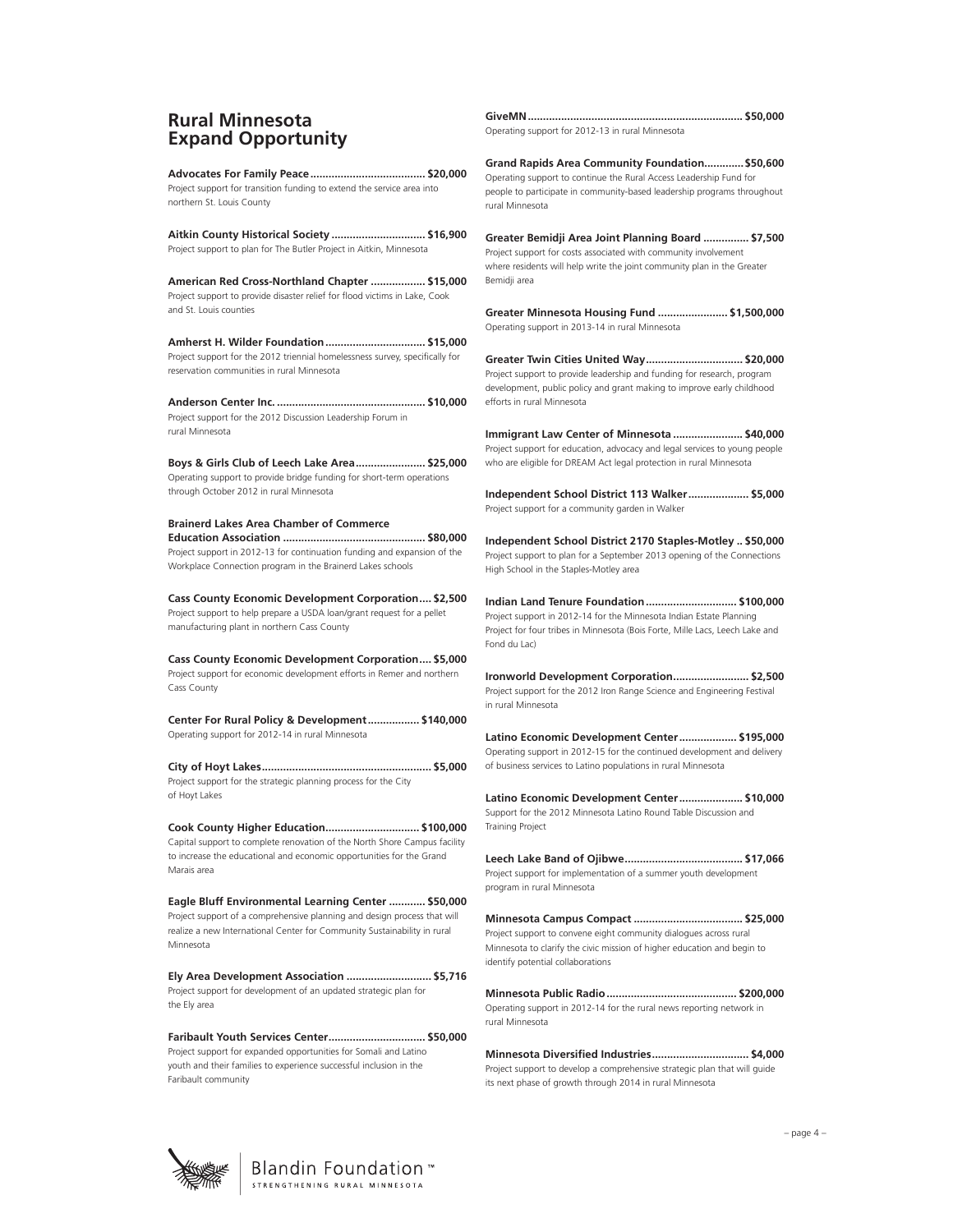**Native Vote Alliance of Minnesota........................... \$10,000** Project support to implement leadership retreats for Native American women in rural Minnesota

**Northeast Entrepreneur Fund Inc............................. \$50,000** Project support for coaching services to growing companies in northeast Minnesota

**Northeast Service Cooperative ................................. \$50,000** Project support for the Education Innovation Partnership to develop a comprehensive strategic plan to address education needs in northeastern Minnesota

**Northeast Service Unit............................................. \$250,000** Capital support for the Iron Range Engineering program on the campus of Mesabi Range Community and Technical College in Virginia

**Northland Foundation............................................... \$20,000** Operating support for continuation of the Rural Economic Development Group in 2012 in rural Minnesota

**Northland Foundation............................................... \$25,000** Project support to assist qualified businesses located in the rural areas of Aitkin, Carlton, eastern Lake and St. Louis counties affected by the June 2012 flood

**Northwest Service Cooperative.............................. \$200,000** Project support in 2012-14 to implement professional development for educators through the use of Authentic Intellectual Work in rural Minnesota

**Organizing Apprenticeship Project......................... \$100,000** Project support in 2012-13 for creation of an education equity framework and for strengthening local racial equity leadership in rural Minnesota communities

#### **Rabideau Conservation Academy**

**& Learning Center Inc. .............................................. \$40,000** Project support for the summer youth program, strategic plan completion and the solar food production project in rural Minnesota

**Red Lake Band of Chippewa Indians ........................ \$50,000** Project support of the business development efforts of the Entrepreneur Program in rural Minnesota

**Regents of The University of Minnesota ................. \$15,000** Project support in 2012-14 for the Community Assistantship Program in rural Minnesota

**Regents of The University of Minnesota ................. \$40,000** Project support in 2012-14 for implementation of a regional entrepreneurial resource network in rural Minnesota

**Think Small................................................................. \$50,000** Project support for development of early childhood leaders throughout rural Minnesota

#### **University of Minnesota Natural**

**Resources Research Institute................................... \$150,000** Operating support in 2012-15 for the Product Development Fund in rural Minnesota



100 North Pokegama Avenue Grand Rapids, MN 55744 USA **University of Minnesota Carlson School** 

**of Management ......................................................... \$10,000** Project support for the Minnesota Cup business plan competition in rural Minnesota

**Welcome Center Inc................................................... \$25,000** Project support for the hiring of a Karen/Kareni/Burmese speaking community liaison in rural Minnesota

**West Central Initiative................................................. \$5,000** Project support for the Board Leadership Academy in rural Minnesota

**Willmar Area Multicultural Market .......................... \$25,000** Project support for a business development specialist to provide hands-on technical assistance to minority owned businesses in rural Minnesota

#### **Invest in Leaders**

**City of Ironton.............................................................. \$5,000** Project support to plan for a municipal campground as part of the Rural Quick Start program

**City of Park Rapids....................................................... \$5,000** Project support for the Historic Preservation Project as part of the Rural Quick Start program

**City of Park Rapids....................................................... \$5,000** Project support to promote tourism and economic development opportunities for area resort owners as part of the Rural Quick Start program

**City of Virginia ............................................................. \$5,000** Project support to advance the establishment of the Children's Memorial Park as part of the Rural Quick Start program

**DEBWE Youth Center................................................... \$5,000** Project support to establish a Farmers' Market on the White Earth Reservation as part of the Rural Quick Start program

**Faribault Youth Services Center.................................. \$5,000** Project support for implementation of an anti-bullying program at Faribault Middle School as part of the Rural Quick Start program

**Friends of the Greenhouse.......................................... \$5,000** Project support to develop a strategic plan and conduct board development for the Greenhouse board in Virginia as part of the Rural Quick Start program

**Independent School District 492 Austin..................... \$5,000** Project support for the Minority Parents Prep Academy/Empowerment Program as part of the Rural Quick Start program

**Independent School District 518 Worthington.......... \$5,000** Project support to create seven Art of Hosting gatherings in conjunction with the Worthington Integrative Community Leadership Program as part of the Rural Quick Start Program

**LEAP Inc. ....................................................................... \$2,500** Project support to Increase opportunities and awareness of poverty in the Staples-Motley area as part of the Rural Quick Start Program

– page 5 –

www.blandinfoundation.org